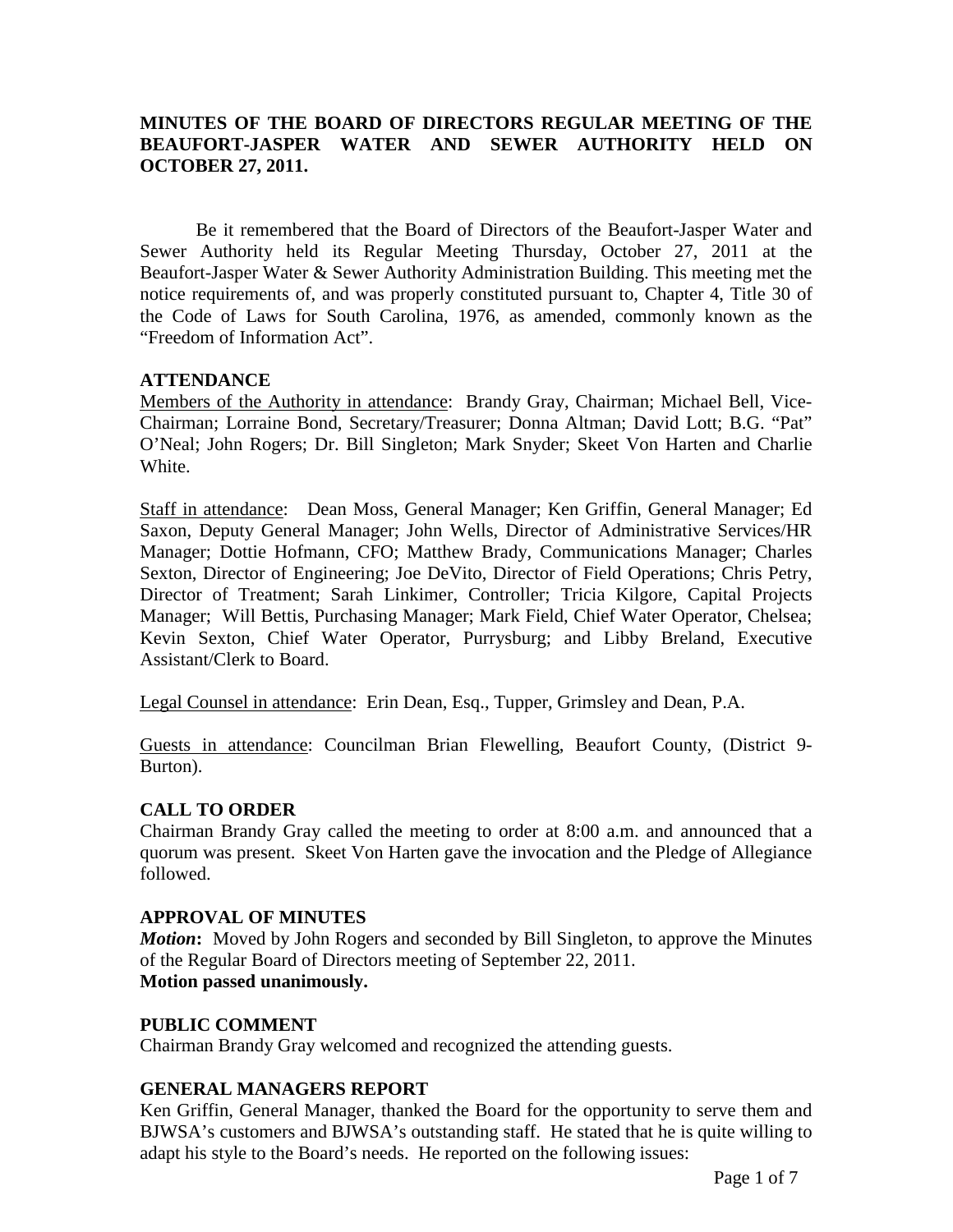- September 2011 Safety Report. There were 3 calendar days since the last preventable lost time case as of October 1, 2011 with 0 recordable injuries, 2 Near Miss reports and 65 Take Two's completed. Communication training is focusing on ensuring each manager and employee freely and effectively communicates important safety issues. *The Safety Report for the month of October 1, 2011 is attached to these minutes and is made a part hereof.*
- 16" Waterline Repair. Repair of 16" waterline was completed on schedule with no outages to our customers. Although our past inspections had shown this line to be in very good condition, the exposed section was probably damaged during the relocation of the road. This indicated the importance of adding condition and criticality scoring for each pipe segment and for each of our assets in our asset management system. This sounds simple but it is an enormous task to collect this data as we have in excess of 100,000 assets. We are developing a simple cost-effective system using our GBA software and plan to collect this data with our staff and selected student interns.
- Tour with Congressman Joe Wilson. Staff gave a tour on September 30 of the improvements on Parris Island. Congressman Joe Wilson noted the efficient work of the crews in repairing the 16" water line and he was very impressed with the \$42M in Initial System Modifications (ISM's) BJWSA has made since taking over the system. Ed Saxon and Charles Sexton prepared a very clear map showing each of the improvements. Dean Moss, Ed Saxon, Charles Sexton and Al Legare have done an outstanding job completing these projects.
- Riverport Project. A Development Agreement was reached with the developers, Strafford Land LLC, for a very large mixed use project in Hardeeville. Capacity fees will be approximately \$1.4M, which will be paid by the end of the year. Build out translates into 5.9mgd water and 4.2mgd wastewater. We will be extending a 36" water line to serve this large project and future growth in this south west portion of our service area.
- Confluence Conference, (SC, NC & GA). Ed Saxon and Chris Petry made a very impressive presentation at the Confluence Conference of their successful work to forge a bi-state Agreement that significantly reduces pollution loading into the Savannah River.
- The Association of Metropolitan Water Agencies (AMWA) Annual Meeting. Dean Moss and BJWSA were honored during the AMWA Annual Meeting in Newport Rhode Island, October 17, 2011 with AMWA's top utility management award, the "Platinum Award". The Platinum Award is given in recognition of public drinking water systems that exhibit high levels of performance across ten effective utility management categories. BJWSA is one of nine utilities nationally to receive this award in 2011.
- Area Wide Optimization Program (AWOP) Award. The Chelsea WTP and the Purrysburg WTP both received the AWOP Award which recognizes maximizing public health protection through increasing water quality at surface water treatment plants. Mark Field and Kevin Sexton were recognized for their efforts. The Chelsea WTP has been recognized with this award for nine (9) years in a row. The Purrysburg WTP has received this award seven (7) years in a row. Mark Field and Kevin Sexton were both recognized and applauded for their outstanding efforts.
- Meeting with Hilton Head Island PSD. The GM and Charles Sexton attended a presentation by Dr. Richard Spruil on the advance of saltwater into Hilton Head wells. His focus, and that of his clients, Hilton Head PSD and South Island PSD,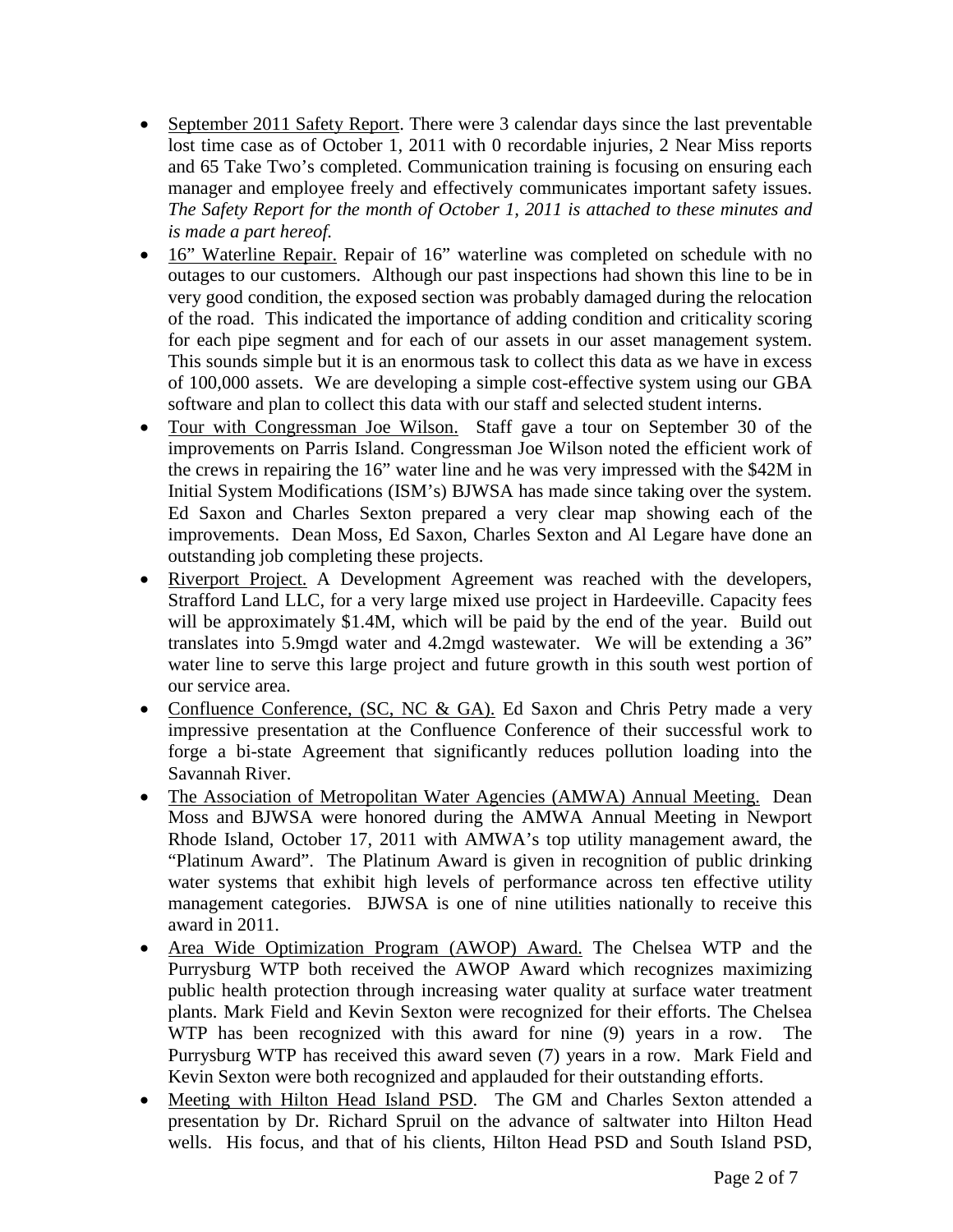continues to be utilization of groundwater, including recommending drilling new wells. BJWSA has been successful in providing increased surface water to the Hilton Head PSD and Broad Creek and we will increasingly continue to provide them an attractive alternative. This is good for the environment and good for our finances. This is part of the much larger issue of groundwater use that should be one of our focuses in the months/years to come.

• Public Hearing November  $17<sup>th</sup>$ . The November  $17<sup>th</sup>$  Board meeting will be set to hold the public hearing adopting the updated *Sewer Use Regulations*, which includes the *Industrial Pretreatment Program*, *Grease Trap Standards* and the *Development Policy and Procedure Manual*. A Resolution will be necessary to adopt the Sewer Use Regulations.

Matthew Brady reported on the following issues:

- Community Projects Updates. A summary sheet was provided to the Members identifying several projects taking place throughout the community. *A copy of the memo to Ken Griffin and from Matthew Brady dated October 20, 2011 is attached to these minutes and is made a part hereof.*
- Sewer Use Regulations Communications Plan. A draft of the *Sewer Use Regulations*, *Industrial Pretreatment Program*, *Development Policy and Procedure Manual*, and the *Grease Trap Standards* was sent to the municipalities and professional contacts*.*
- Free Chlorine Switch, The switch to free-chlorine will begin December 3, and will follow last year's plan. The military will be notified, and a press release will be issued . It will also be added to the front page of the website during that time. BJWSA will temporarily change the method of disinfecting the drinking water as part of a routine maintenance program for the water distribution system.
- Employee Climate Survey. Approximately 80 surveys have been received so far, the personnel committee will present the results and comments once tabulated.
- Group Tours. Several groups of school students toured our facilities. They were very interested in the treatment processes. We have also received many great comments for the video of our water treatment process that was locally produced.
- Customer Focus Group. The focus group feedback is scheduled for November 5, 2011. Customers are chosen randomly to participate and we provide a small incentive.

# **COMMITTEE REPORTS**

## **Capital Projects**

Committee Chairman, Skeet Von Harten, reported that the Committee met at the Port Royal Island Water Reclamation with staff on October 19, and then toured Parris Island and reviewed the status of the CIP. Committee will take action at the next committee meeting on the Sewer Use Regulations. Pat O'Neal has one concern with the document and will express later. Items requiring action by the full Board will be presented under New Business. Several key projects were highlighted.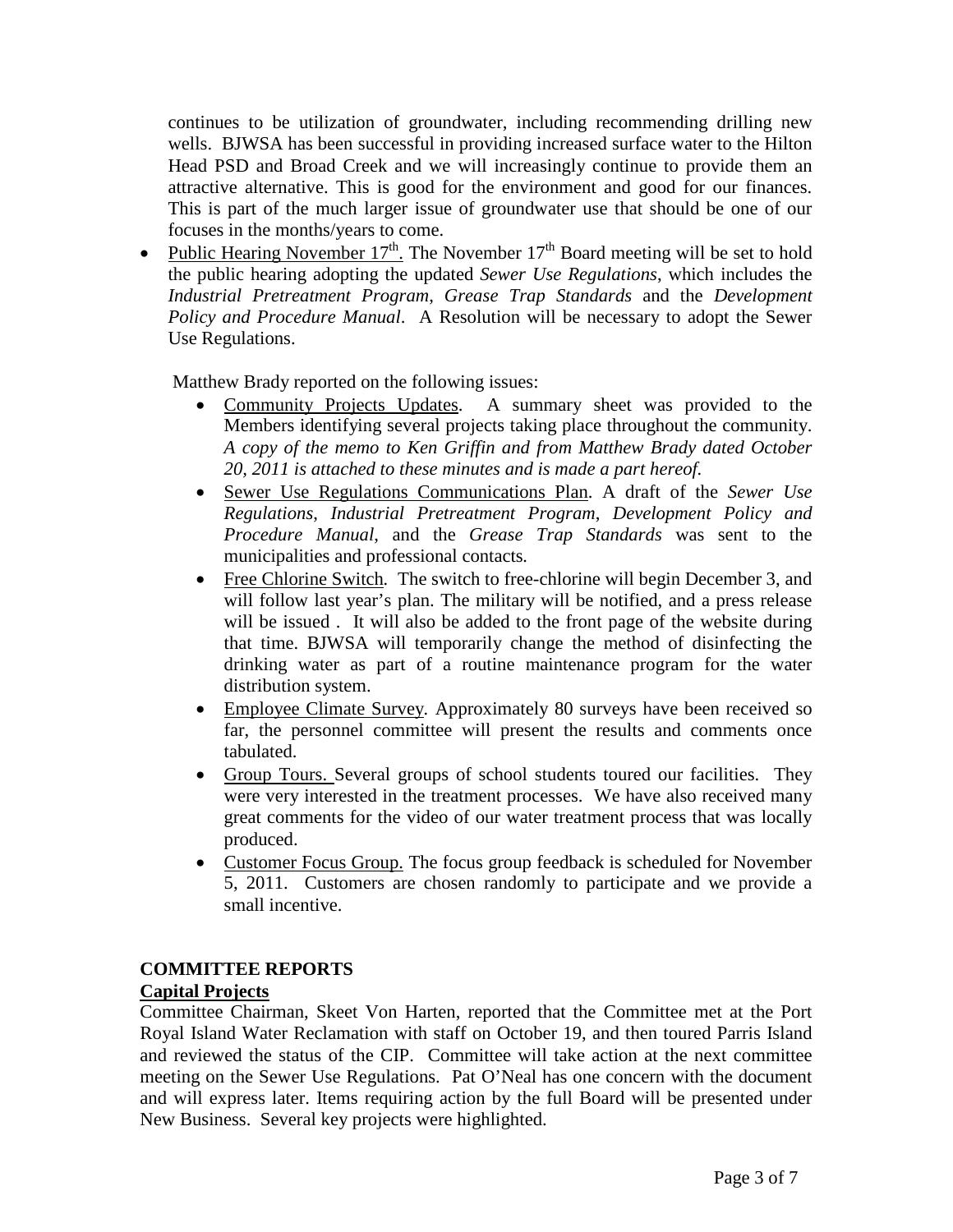## **Finance**

Committee Chair, Lorraine Bond, reported that the Committee met on Thursday, October 20, and received the following updates:

- Interim Financial Statements. The Financial Statements and the key ratios were reviewed. Total revenues are \$311 thousand above budget through September and \$879 thousand higher than prior year. Total Operating expenses (including depreciation) are \$164 thousand under budget through September. Capacity fees are \$350 thousand under budget year-to-date. Operating Cash of \$12.7 remains well above the 3-month minimum of \$9.35M.
- Call Center Metrics. The September call center metrics continued to show a drop in the abandonment rate and call wait times compared to last year.
- FY 2011 Audit Results. Bonnie Cox & Bobby Smith, Cherry, Bekaert & Holland presented the 2011 Audit Results. The audit went smoothly, fieldwork finished up early and they were ready to issue a "clean" opinion. There were no recommendations or audit adjustments for the 2011 Fiscal Year. The 2011 Financials Statements and CAFR and the 2011 Audit results will be presented at the November Board meeting.
- State Revolving Fund Loan. Trish Comp at the SRF has announced that all BJWSA outstanding loans with SRF will receive an interest rate reduction to 2.25%. This will include the Sewer Rehab loan BJWSA just closed. The interest rate for the current year is also 2.25%. Also, for all AA and higher credit ratings, the debt service reserve requirements will be refunded. This amounts to approximately \$1.2M of debt service reserves will be refunded and will move from restricted cash to unrestricted cash. There will be resolutions at a future Board meeting to authorize these transactions.

## **Personnel**

Committee Chairman, Dr. Bill Singleton, reported that the Personnel Committee met with staff on October 18, 2011 and received the following updates:

- Sewer Use Regulation. Including Industrial Pretreatment Program, Grease Trap Standards and the Development Policy and Procedure Manual.
- Recruiting and Hiring Update. Various positions have been filled or recruitment. A demographic comparison will be shared next month.
- Climate Survey. A survey was distributed to all employees to complete and return to Public Affairs.
- SC Illegal Immigration and Reform Act. The SC IRA was amended in June 2011 to impose new requirements of South Carolina employers and new penalties for noncompliance. As a part of the verification procedure, employers are required to obtain a document with a picture of the employee and will need the employee's social security number in order to verify the employee's legal status. Subsequent penalties could apply. E-Verify, is an Internet-based system that confirms employment eligibility by comparing information from an employee's Form I-9, Employment Eligibility Verification, to data from Social Security Administration records and U.S. Department of Homeland Security records relating to employment-based visas, immigration and naturalization status, and U.S. passport issuance.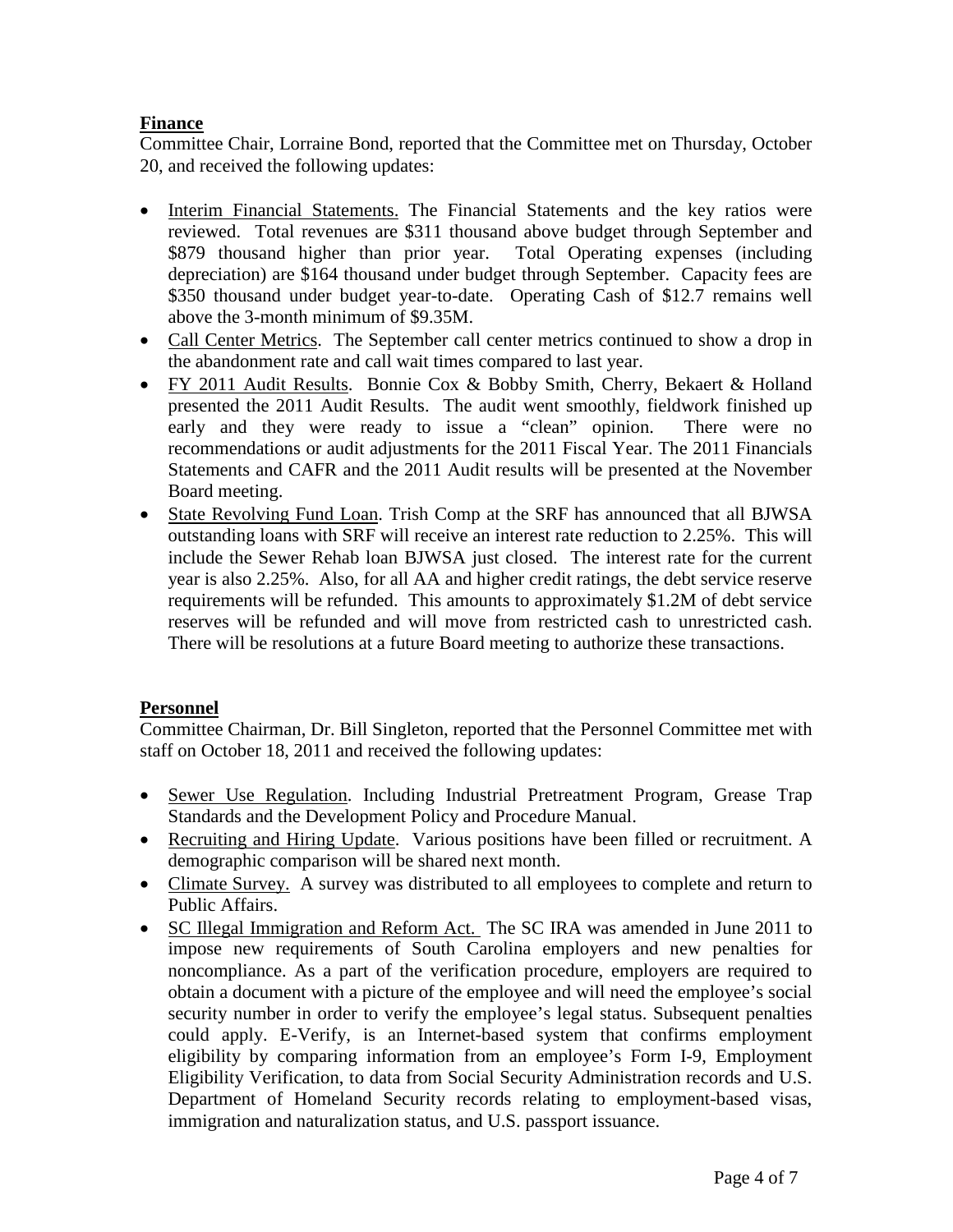- United Way Campaign. The United Way Campaign is underway and like in years past with the tremendous employee participation, we should meet our goal set of \$15,000.00.
- Employee Health Screening. A Worksite Health Screening is scheduled for November 3, 2011 for BJWSA employees and subscribers of the State Health Plan. Employees will have the opportunity to receive additional tests for their respective costs.
- Dean Moss Farewell Lunch. A luncheon with the employees will be held for Dean Moss' retirement under the shed at the Chelsea Water Treatment plant on Thursday, November 3, from 2:00-4:00pm. All Members are invited to attend.

## **OLD BUSINESS**

*Request from Beaufort County Council for BJWSA to Consider Allocating \$100,000 to be used by Beaufort County to fund Design and Engineering for Development of the RoW to a Pedestrian and Bike Trail.* At the September 22 meeting, Chairman Gray charged the Finance Committee to review the County Council's request. Lorraine Bond, Committee Chair, reported that the Committee received the staff's recommendation and with careful consideration recommended not to fund the request. It is BJWSA's longterm plan to recover the total cost of the railroad right-of-way purchase.

*Motion:* Moved by Committee Chair, Lorraine Bond, (no second required) agrees with staff's recommendation not to fund the request of BJWSA allocating to the County \$100,000 from the sale of the Port Royal Railroad materials.

## **Motion passed unanimously.**

## **NEW BUSINESS**

## *Capital Improvement Program.*

Committee Chairman, Skeet Von Harten asked Charles Sexton to present the following CIP requests before the Board:

*1. CIP Project Scope and Budget Additions FY 12-14.*

- $\triangleright$  CIP #22135 MTU Range School in the amount of \$15,000. This project involves installing water and sewer services to the new MTU Range School building. This work has been submitted for a contract mod to NAVFAC SE and is pending approval.
- $\triangleright$  CIP #22136 MTU Range Ops in the amount of \$15,000. This project involves installation water and sewer services to the new MTU Range Ops building. This work has been submitted for a contract mod to NAVFAC SE and is pending approval.
- $\triangleright$  CIP #22138 3<sup>rd</sup> Battalion Waterline Relocation in the amount of \$7,000. This project involves relocating an existing  $6$ " waterline installed as part of the  $3<sup>rd</sup>$  Battalion project. This work has been submitted for a contract mod to NAVFAC SE and is pending approval.

*Motion***:** Moved by Committee Chair, Skeet Von Harten (no second required) that, CIP #22135, in the amount of \$15,000, CIP #22136, in the amount of \$15,000, CIP #22138, in the amount of \$7,000 be approved as presented and referenced in the Memorandum to Ed Saxon, and from Charles Sexton dated October 17, 2011.

**Motion passed unanimously.** *A copy of the referenced Memorandum dated October 17, 2011 is attached to these minutes and is made a part hereof.*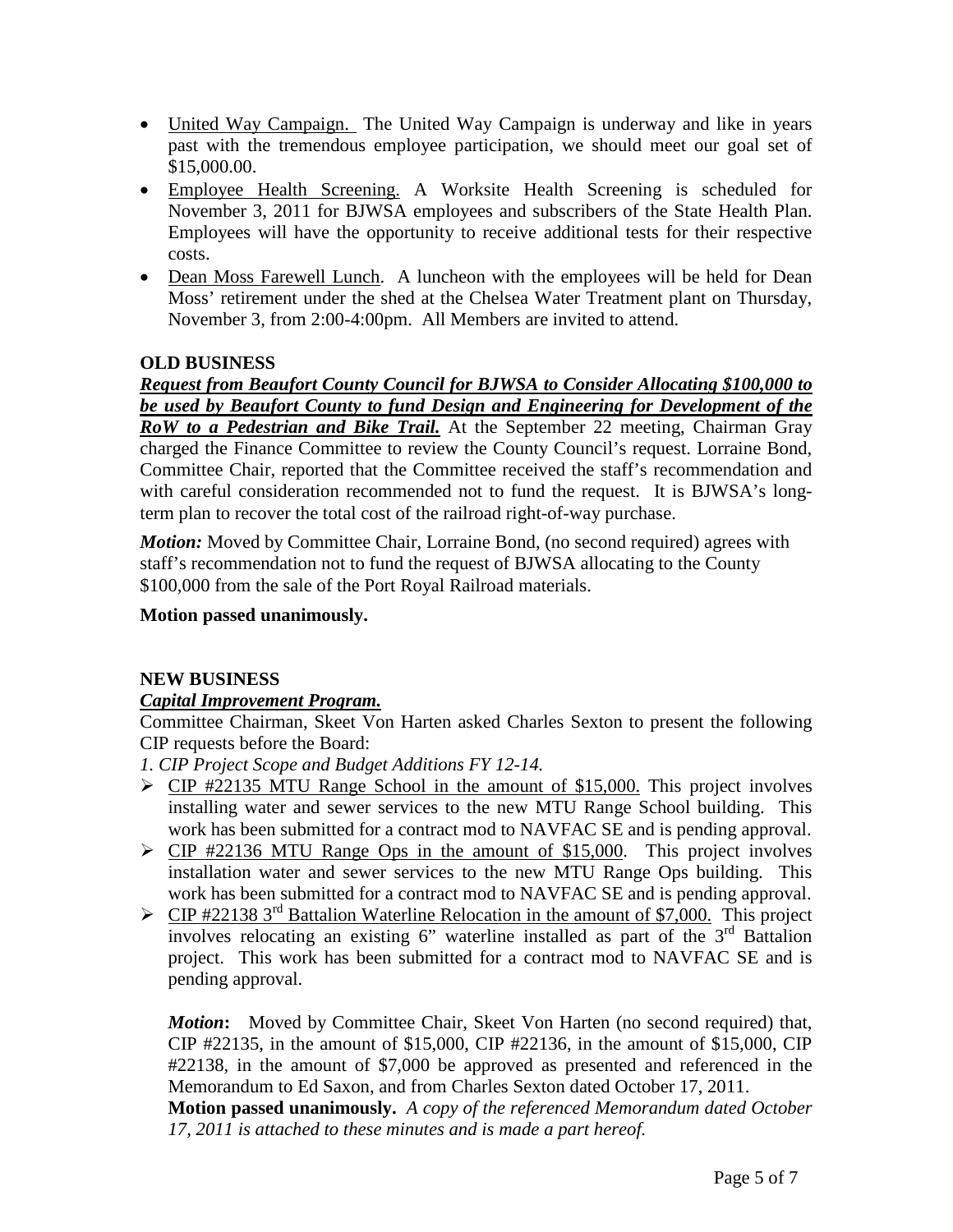- 3. *Contract Award*
- CIP 21322 Materials for Purrysburg Road Waterline. Charles Sexton presented the scope of the project. This project consists of the construction of a 36-inch waterline along Purrysburg from Becks Ferry Road to Highway 17, and a connection across the New River from Levy to New Riverside, approximately 58,000 feet of waterline. The project is funded with an SRF loan. BJWSA's engineers, Brown and Caldwell, has certified the bids and recommends award to US Pipe for the pipe and fittings in the amount of \$6,433,290.41 and to Carotek, Inc. for the valves in the amount of \$217,750.

*Motion***:** Moved by Committee Chair, Skeet Von Harten (no second required) that Contract Award for CIP #21322, be approved to US Pipe for the pipe and fittings, in the amount of \$6,433,290.41 as presented and referenced in the Memorandum to Ed Saxon and Charles Sexton and from Tricia Kilgore dated October 18, 2011.

**Motion passed unanimously.** *A copy of the referenced Memorandum dated October 18, 2011 is attached to these minutes and is made a part hereof.*

*Motion:* Moved by Committee Chair, Skeet Von Harten (no second required) that Contract Award for CIP #21322, be approved to Carotek, Inc. for the valves in the amount of \$217,750 as presented and referenced in the Memorandum to Ed Saxon and Charles Sexton and from Tricia Kilgore dated October 18, 2011.

**Motion passed unanimously.** *A copy of the referenced Memorandum dated October 18, 2011 is attached to these minutes and is made a part hereof.*

## **PUBLIC COMMENT**

No comments were provided.

### **EXECUTIVE SESSION (8:55)**

*Motion*: Moved by John Rogers, and seconded by Charlie White to move into Executive Session to discuss personnel matters.

**Motion passed unanimously.**

## **RECONVENE**

The meeting reconvened.

*Motion:* Moved by Michael Bell, and seconded by David Lott, that Dean Moss be allowed to purchase the vehicle he is currently using upon his retirement and that Dottie Hofmann, CFO, be allowed to negotiate on behalf of the Board the purchase price of the automobile.

### **Motion passed unanimously.**